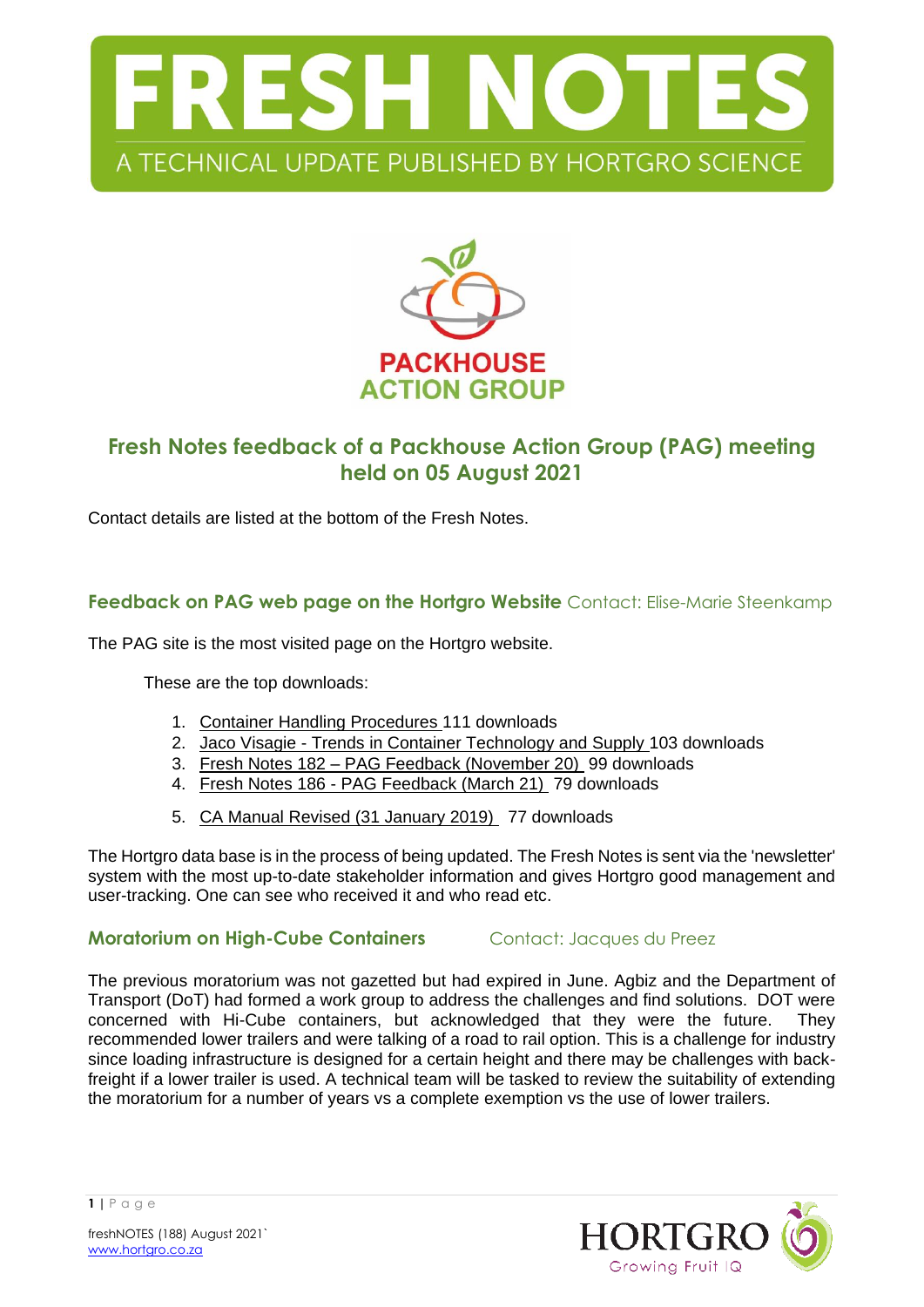

# **Update on Logistics Chain Efficiencies** Contact: Jacques du Preez

The recent unrest and cyber-attacks had severely disrupted the ports logistics chain, and daily meetings were now held with Transnet. Pome fruit lost one weeks' shipping, but was otherwise not too badly affected compared to the citrus industry. The Cape Town port came online again on Friday 30th July. A temporary dispensation to extend the 35-day re-inspection period was activated

**Alternatives to SOPP** Contact: Prof Wiehann Steyn

Awaiting updates from Citrus Research International.

Members are advised to test their pallets, especially from non-regular suppliers. An alternative is to source kiln-dried pallets.

### **New Environmental Act Contact: Bryce McIntyre**

**The New SA Environmental Act is scheduled for November 2021. All suppliers to a packhouse/s are required to comply with the Act.** 

Definitions:

- brand owner" means a person, category of persons or company who makes and/or sells any products under a brand label;
- "extended producer responsibility" means that a producer's responsibility for their product is extended to the post -consumer stage of a product's life cycle;
- "packaging° means any material, container or wrapping or corrugated cases, used for the containment, transport, handling, protection, promotion, marketing or sale of any product or substance, which may be primary packaging, containing the actual product or secondary packaging or tertiary packaging, typically containing products already packaged in primary packaging
- producer" means any person or category of persons or a brand owner, who is engaged in the commercial manufacture, conversion, refurbishment or import of new and /or used products, paper, packaging and some single -use products as identified by the Minister by Notice in the Government Gazette in terms of section 18(1) of the Act;

### **The UK Environmental Act will become effective 1 April 2022.**

# **Market Access Feedback** Contact: Jacques du Preez / Lindi Benic

DALRRD performed inspection functions for Mexico, China and Taiwan. Online inspections of orchards and packhouses for the Chinese programme were successful. Only 9 containers were sent to Mexico, and there were no rejections. Taiwan is still using the old lists although



**2 |** P a g e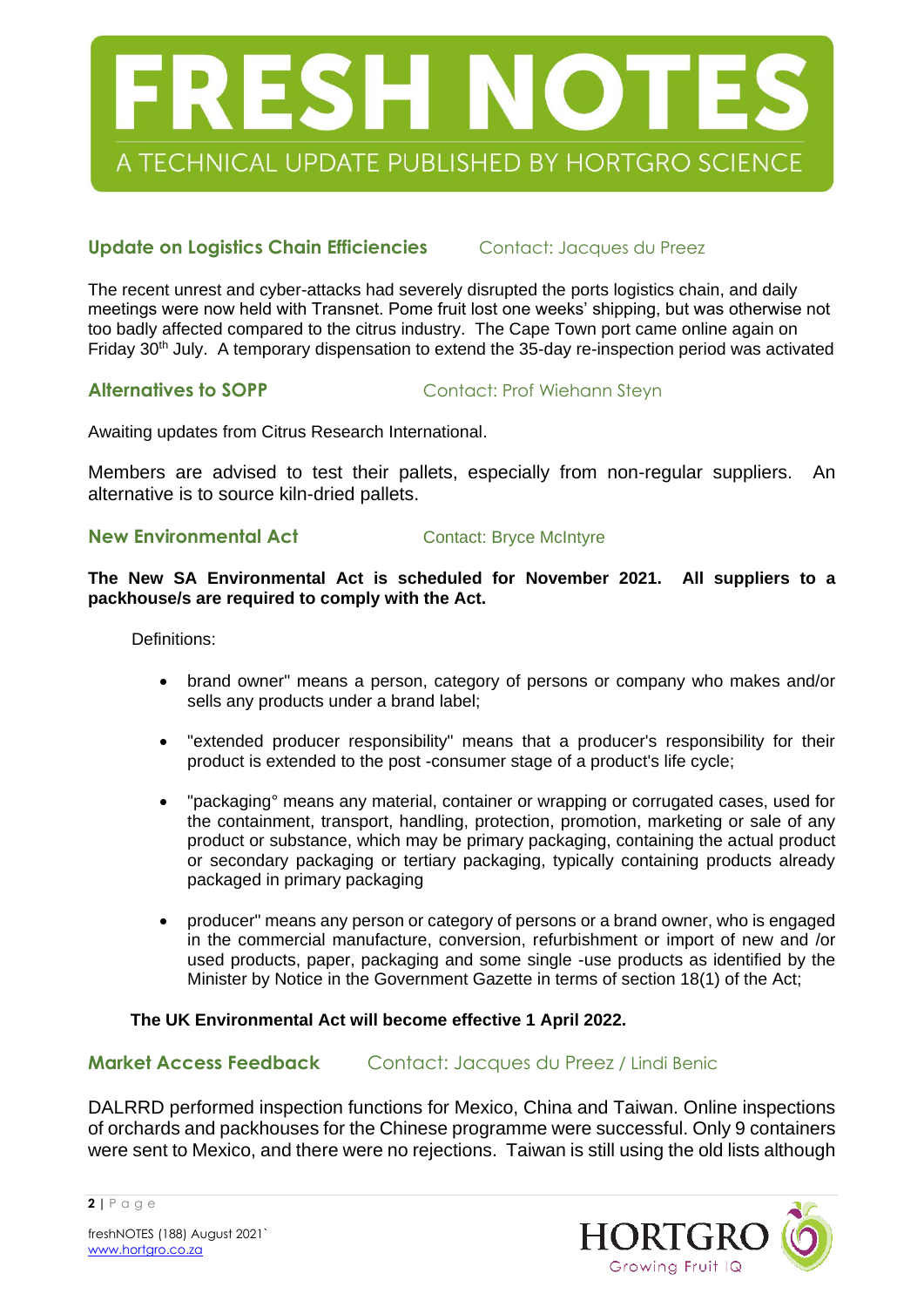

the new lists have been circulated by DALRRD. New lists were expected soon from China. Producers are advised to register all their orchards, even newly planted orchards.

There is no movement yet on in-transit cold treatment to India, despite contracting a facilitator. PPECB are testing land-based cold treatments in containers in a container depot in conjunction with DALRRD.

There is no progress on access to Thailand yet. PPECB is working on clarifying and correcting the Thailand (table grapes) and China (apple) protocols together with DALRRD.

Fifteen containers were exported to USA, with an 8% rejection rate.

#### **Local Market Requirements Contact: Jacques du Preez**

Clarification on the interpretation of the local marking standards for pre-packs, such as cultivar and size etc. is required for the local market. Pre-packs for export is not required. Members were of the opinion that this would add extra costs, and that the same standard should be applied as for exports.

### **CA Meeting / Hortgro Post-Harvest Symposium** Contact: Richard Hurndall / Prof Wiehann Steyn

The annual CA Meeting and the Hortgro Post-Harvest Symposium will be combined as a webinar on 30th November.

### **PAG Disciplines and Coordinators**

Please contact the relevant person if you have any queries regarding the PAG.

**Chairman – Koos Bouwer (**[bouweb@orangenet.co.za\)](mailto:bouweb@orangenet.co.za)

**Engineering – Henk Ryke** [\(henk@tad.co.za\)](mailto:henk@tad.co.za), **Koos Bouwer (**[bouweb@orangenet.co.za\)](mailto:bouweb@orangenet.co.za)

**Packaging – Dr Malcolm Dodd (**[malcolm@alaceraer.co.za\)](mailto:malcolm@alaceraer.co.za), **Bryce MacIntyre** (bryce.macintyre@kaapagri.co.za)

**Environmental Footprint – Eddie Vienings** (eddie@bluenorth.co.za) **/ Hugh Campbell** [\(hugh@hortgro.co.za\)](mailto:hugh@hortgro.co.za)

**Packhouse Large – Dawid Malan** (dawid@tad.co.za) **/ Francois Malan** (francois.malan@cfg.co.za) **/ Willem Coetzee** [\(willem@dutoit.com\)](mailto:willem@dutoit.com) **Packhouse Small – Hendrik Claassen** [\(hendrik@bellafrutta.co.za\)](mailto:hendrik@bellafrutta.co.za), Vacancy

**3 |** P a g e **Post-Harvest Quality – Dr Elke Crouch** [\(elke@sun.ac.za\)](mailto:elke@sun.ac.za), **Henk Griessel** [\(henkg@tru](mailto:henkg@tru-cape.co.za)[cape.co.za\)](mailto:henkg@tru-cape.co.za), **Jaco Moelich** (jaco.moelich@fruitways.co.za)



freshNOTES (188) August 2021` [www.hortgro.co.za](http://www.hortgro.co.za/)